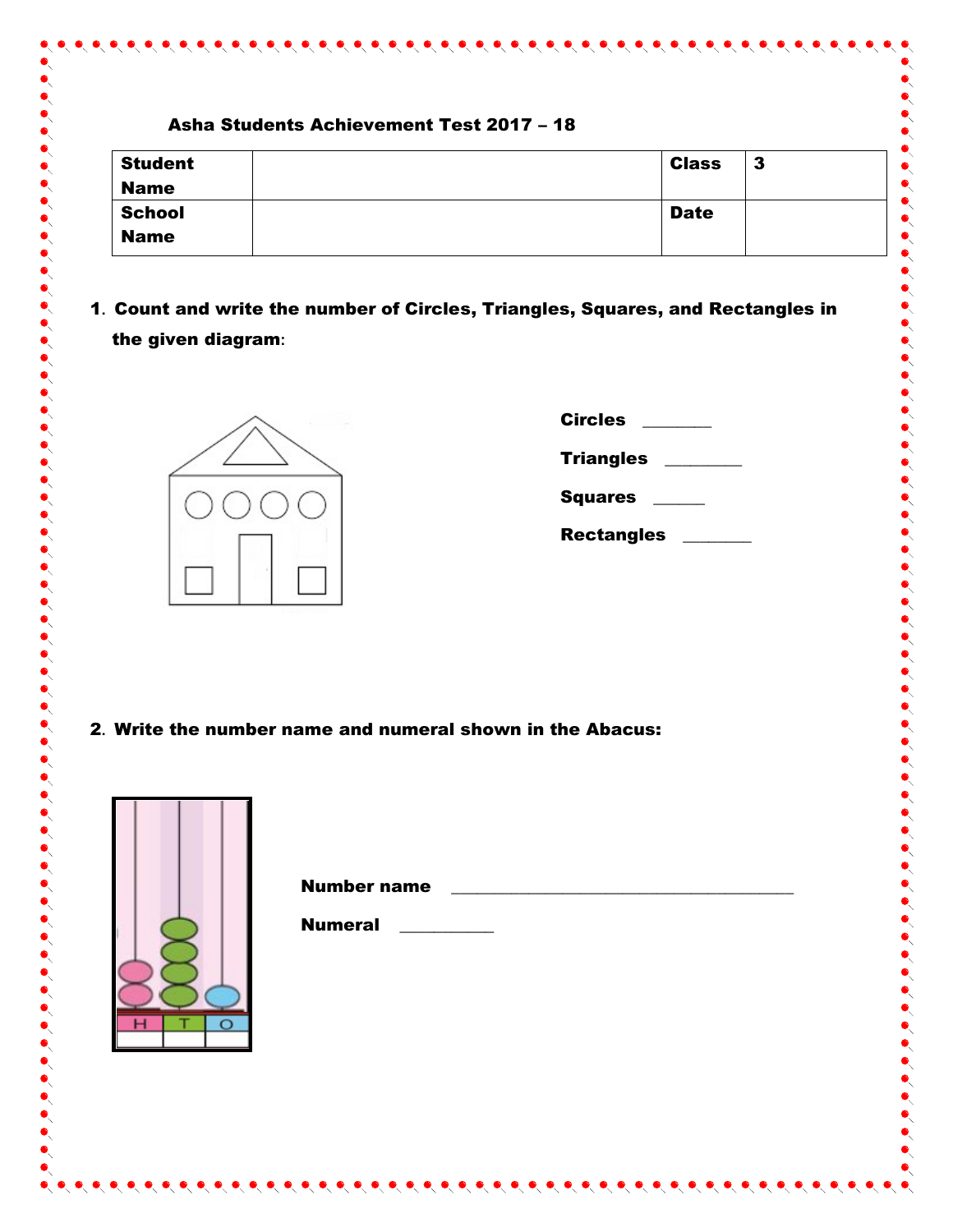|                                   |                     | 600, 700, 800, ____, ___ |                                                              |     |                         |                  |                         |     |
|-----------------------------------|---------------------|--------------------------|--------------------------------------------------------------|-----|-------------------------|------------------|-------------------------|-----|
| 4. Find the odd and even numbers: |                     |                          |                                                              |     |                         |                  |                         |     |
| 48, 57, 73, 10                    |                     |                          |                                                              |     |                         |                  |                         |     |
|                                   | <b>Odd numbers</b>  |                          |                                                              |     |                         |                  |                         |     |
|                                   | <b>Even numbers</b> |                          |                                                              |     |                         |                  |                         |     |
|                                   |                     |                          |                                                              |     |                         |                  |                         |     |
|                                   |                     |                          | 5. Compare the numbers and write $\le$ or = or > in the box: |     |                         |                  |                         |     |
| i) 527                            |                     | 472                      | ii) 768                                                      | 867 |                         | iii) 308         |                         | 308 |
|                                   |                     |                          |                                                              |     |                         |                  |                         |     |
| <b>6. Add:</b>                    |                     |                          |                                                              |     |                         |                  |                         |     |
|                                   |                     |                          |                                                              |     |                         |                  |                         |     |
|                                   | H                   | $\mathbf T$              | $\bullet$                                                    |     | $\overline{\mathbf{z}}$ | $\mathbf{3}$     | $6\phantom{1}$          |     |
|                                   |                     | $\overline{\mathbf{3}}$  | $\overline{\mathbf{4}}$                                      |     | $\mathbf{2}$            | $\boldsymbol{9}$ | $\overline{\mathbf{z}}$ |     |
|                                   | 5                   |                          |                                                              |     |                         |                  |                         |     |
|                                   | $\mathbf 1$         | 4                        | $5\phantom{1}$                                               |     |                         |                  |                         |     |
|                                   |                     |                          |                                                              |     |                         |                  |                         |     |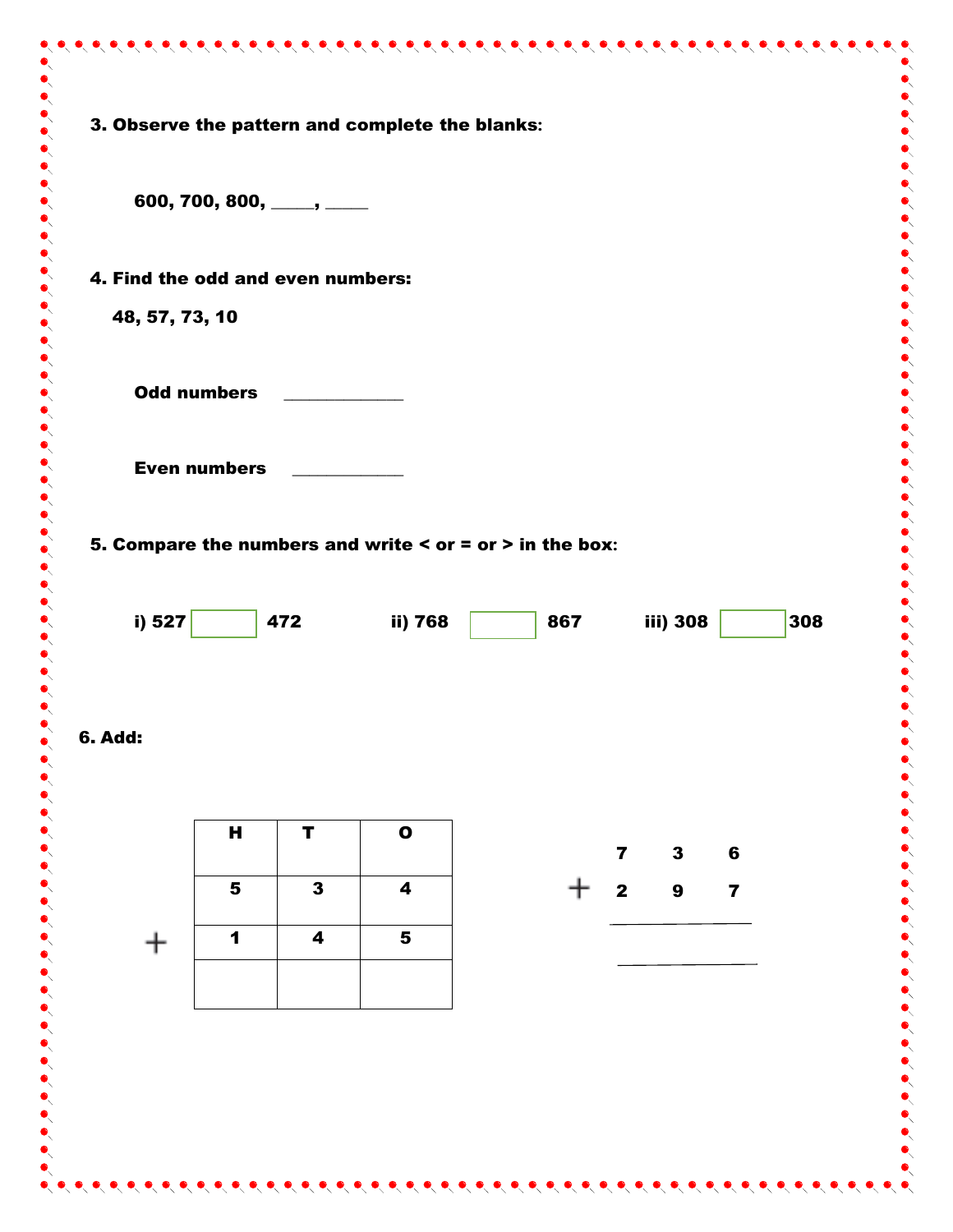7**.** Fill in the blanks**:**

i)  $20 + 30 =$  \_\_\_\_\_\_ ii)  $48 + \_ = 48$ iii)  $3 \times 0 =$  \_\_\_\_\_\_\_ iv) 18  $\div$  2 =  $\frac{1}{2}$ v)  $7 - 1 = 8$ vi) 50 – 0 =  $\_\_$ vii)  $4 \times 6 =$  \_\_\_\_\_\_\_\_ viii) 8 × 9 = \_\_\_\_\_

## 8. Subtract**:**

| H. | T.           | $\mathbf o$             |                          |                |                         |              |
|----|--------------|-------------------------|--------------------------|----------------|-------------------------|--------------|
|    |              |                         |                          | 5 <sub>5</sub> | $\overline{\mathbf{4}}$ | $\mathbf{2}$ |
| 7  | $\mathbf{2}$ | $\overline{\mathbf{5}}$ | $\overline{\phantom{a}}$ | $\mathbf{2}$   | $6\overline{6}$         | 9            |
| 3  | 1            | $\mathbf{3}$            |                          |                |                         |              |
|    |              |                         |                          |                |                         |              |

 $\bullet\hspace{-0.2em}\bullet\hspace{-0.2em}\bullet\hspace{-0.2em}\bullet\hspace{-0.2em}\bullet\hspace{-0.2em}\bullet\hspace{-0.2em}\bullet\hspace{-0.2em}\bullet\hspace{-0.2em}\bullet\hspace{-0.2em}\bullet\hspace{-0.2em}\bullet\hspace{-0.2em}\bullet\hspace{-0.2em}\bullet\hspace{-0.2em}\bullet\hspace{-0.2em}\bullet\hspace{-0.2em}\bullet\hspace{-0.2em}\bullet\hspace{-0.2em}\bullet\hspace{-0.2em}\bullet\hspace{-0.2em}\bullet\hspace{-0.2em}\bullet\hspace{-0.2em}\bullet\hspace{-0.2em$ 

## 9. Round off to the nearest 10**:**



| i) 46 | ii) 23 |
|-------|--------|
|       |        |